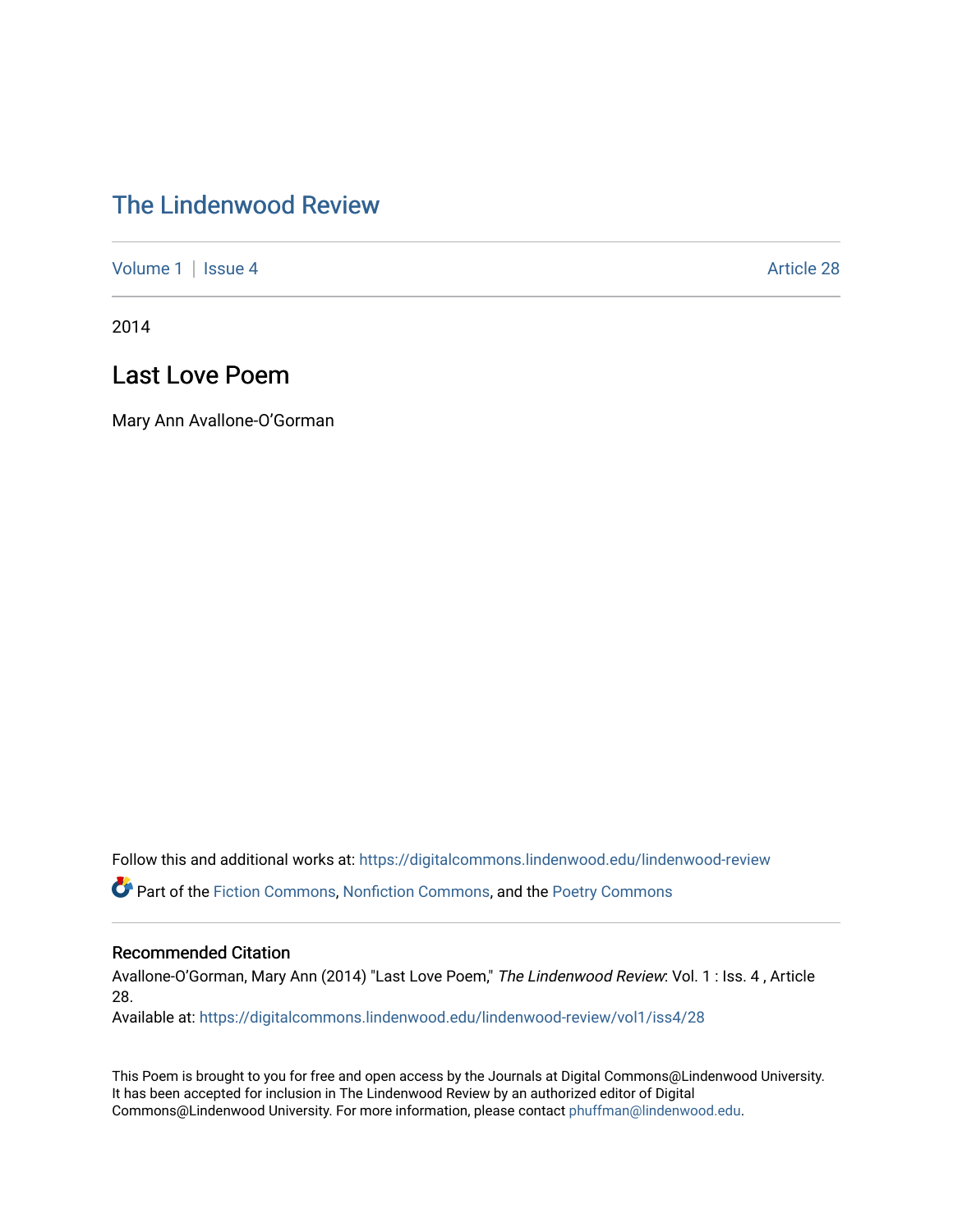## **Last Love Poem**

Between your decision to leave and the day you left, I'd wake at four and watch you sleep, the way I'd done decades before—shocked that you were in my bed, distressed that my quick pulsing cries kept me sleepless, brought you peace. At four-fifteen, barefoot, half-dressed, I'd fetch the news in the yard, rouse the neighbor's dogs, who growled and leapt at my strangeness in the dark. The dogs, the gravel drive's sharp gray stones, November chill, the smells of winter-tides withdrawn, cracked oyster shells, the soft wet mud, more comfort than our bed. Out here, my feet, my eyes, legs, hands and hips knew where to go.

A possum had been rotting in the drive, about mid-way to the road. I'd scent it out in my dark walks, afraid my foot might land on wet hair, the gravel soften to decay. I know I should have moved it at first light, scooped matted hair, dried skin, disjointed limbs, and tossed it off the pier to feed the crabs. But once you'd peck my cheek on your way out, my day's task was keeping blood and bones together. The questions—do I still wash your clothes, prepare your meals, guess how to tell the kids held me still until I'd hear your car come down the drive. I'd count the days remaining fifteen, ten, five.